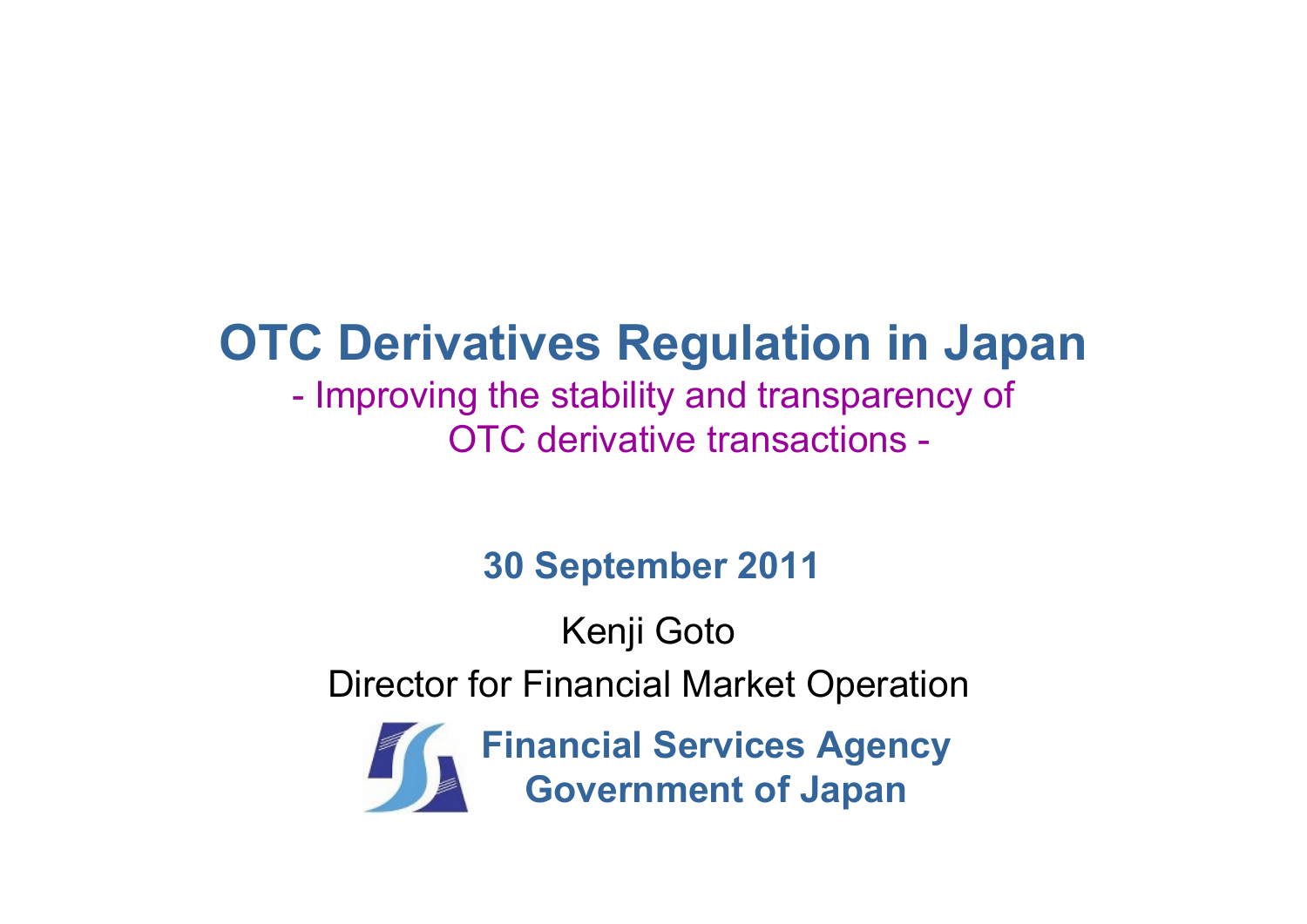### **Policy Background and Regulatory Framework**

#### **LEADERS' STATEMENT AT THE PITTSBURGH SUMMIT (24–25 September 2009)**

**Strengthening the International Financial Regulatory System**

"*Improving over-the-counter derivatives markets:* **All standardized OTC derivative contracts should be traded on exchanges or electronic trading platforms, where appropriate, and cleared through central counterparties by end-2012 at the latest**. **OTC derivative contracts should be reported to trade repositories.** Non-centrally cleared contracts should be subject to higher capital requirements. We ask the FSB and its relevant members to assess regularly implementation and whether it is sufficient to improve transparency in the derivatives markets, mitigate systemic risk, and protect against market abuse. "

**AMENDMENT TO THE FINANCIAL INSTRUMENTS AND EXCHANGE ACT(Approved by the Diet on 12 May 2010; Promulgated on 19 May 2010)**

**To improve the stability and transparency of OTC derivative transactions:**

- **Mandatory CCP clearing for high trade volume products**
- **Mandatory clearing by domestic CCPs for derivative trades that are closely linked with Japan's bankruptcy regime**
- **Storing and reporting of trade information**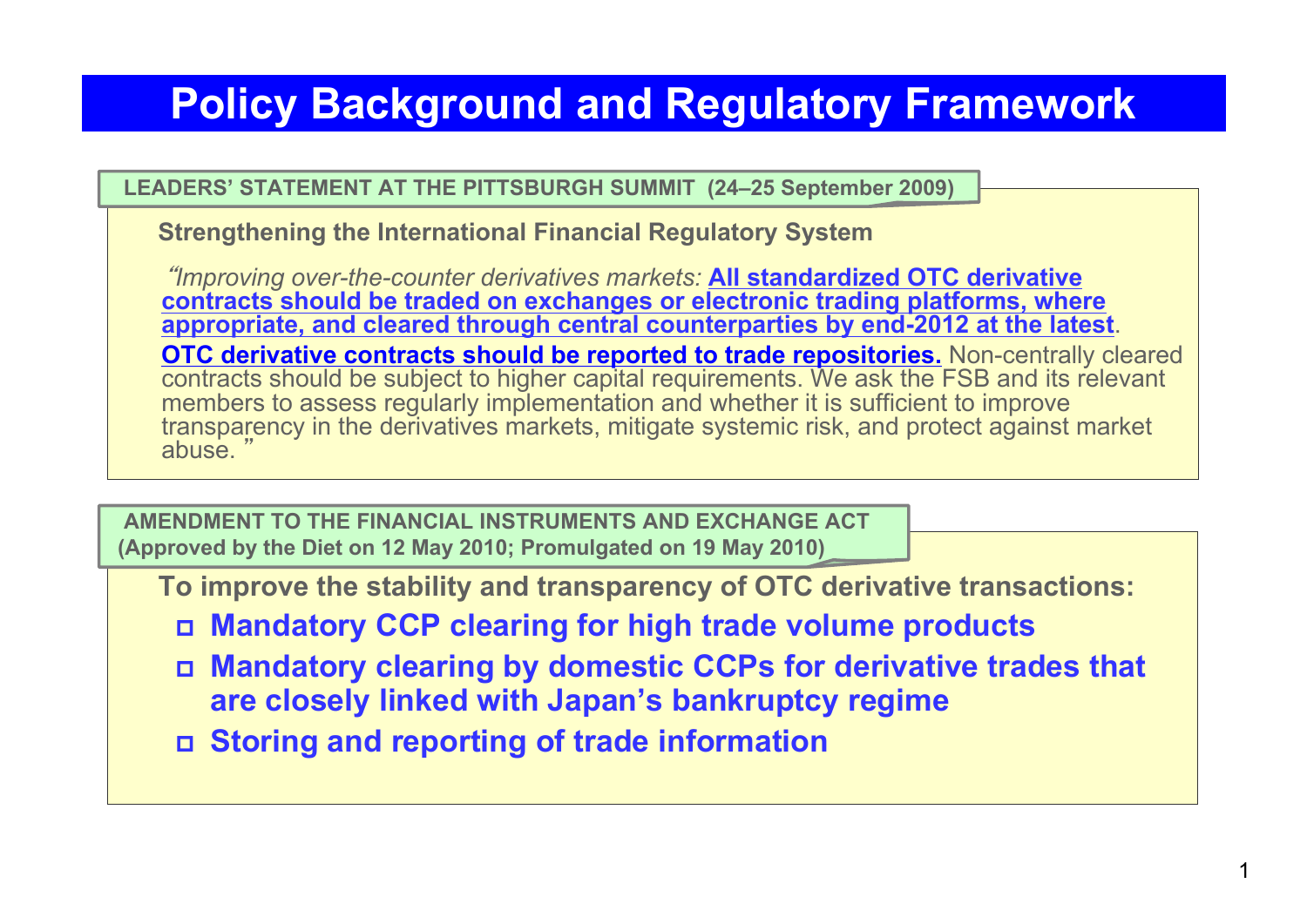### **Mandatory CCP Clearing**

For actively traded OTC derivatives, where the reduction of clearing and settlement risk through use of CCP would be deemed beneficial for the stability of Japanese market

*("plain vanilla" type interest rate swaps are thought to be applicable at present)*

For OTC derivatives where the clearing criteria relates closely to the corporate bankruptcy criteria under the domestic law *("iTraxx Japan" CDS index is thought to be applicable at present)*

Due to extensive cross-border trade relationships, mandatory CCP clearing may be undertaken by the following:

- Domestic CCP
- Domestic CCP and foreign CCP under an interoperability arrangement
- Foreign CCP

Mandatory clearing by a domestic CCP

#### **CDS**

bankruptcy law.

*Whilst an internationally adopted protocol among contractual parties concerning the determination of a credit event should be respected, domestic CCPs should also be appropriately involved in determining whether a credit event has occurred. Furthermore, the domestic CCPs, as contractual parties, need to maintain the right to assert their views concerning the determination.*



*Centrally cleared by domestic CCPs*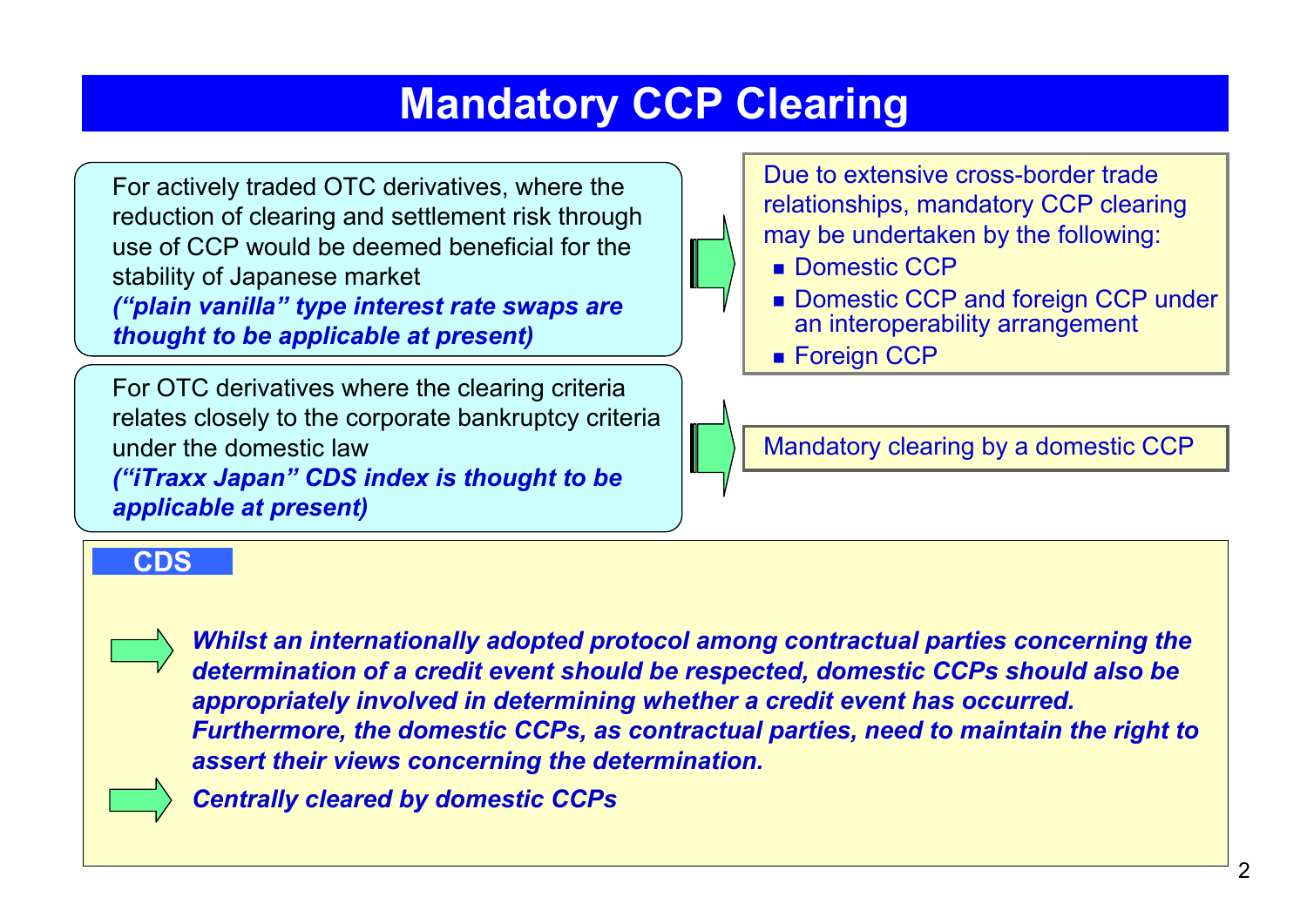## **Strengthening the Infrastructure of CCPs**

#### **Strengthening the financial base of domestic CCP**

[Existing regulation] No restrictions on major shareholders and no minimum capital requirements for CCPs



[Revised regulation]

- Introduction of authorization requirement for **shareholders intending to hold more than 20% by voting rights of the CCP**
- **Introduction of minimum capital requirement**

#### **Enabling foreign CCPs to enter the Japanese market**

[Existing regulation] Central clearing of financial instruments trades are permitted only by domestic CCPs

*\* Provision of central clearing services by foreign CCPs to domestic financial institutions are prohibited* 

*In consideration of the fact that, among financial institutions in Japan,* 



*trade relationships exist across nations*

#### [Revised regulation] Introduction of new regimes

#### **LINK SYSTEM**

#### **Subject to Authorization Regime**

- *\* The following requirements need to be fulfilled:*
- **Maintain an adequate infrastructure to operate** *appropriately and reliably during Japanese market hours*
- z *Linked foreign CCP is subject to full supervision by its primary regulator*

### **DIRECT ENTRY**

#### **Subject to Licensing Regime**

*\* Need to satisfy the above requirements; same regime as for domestic CCPs will be applied to foreign CCPs*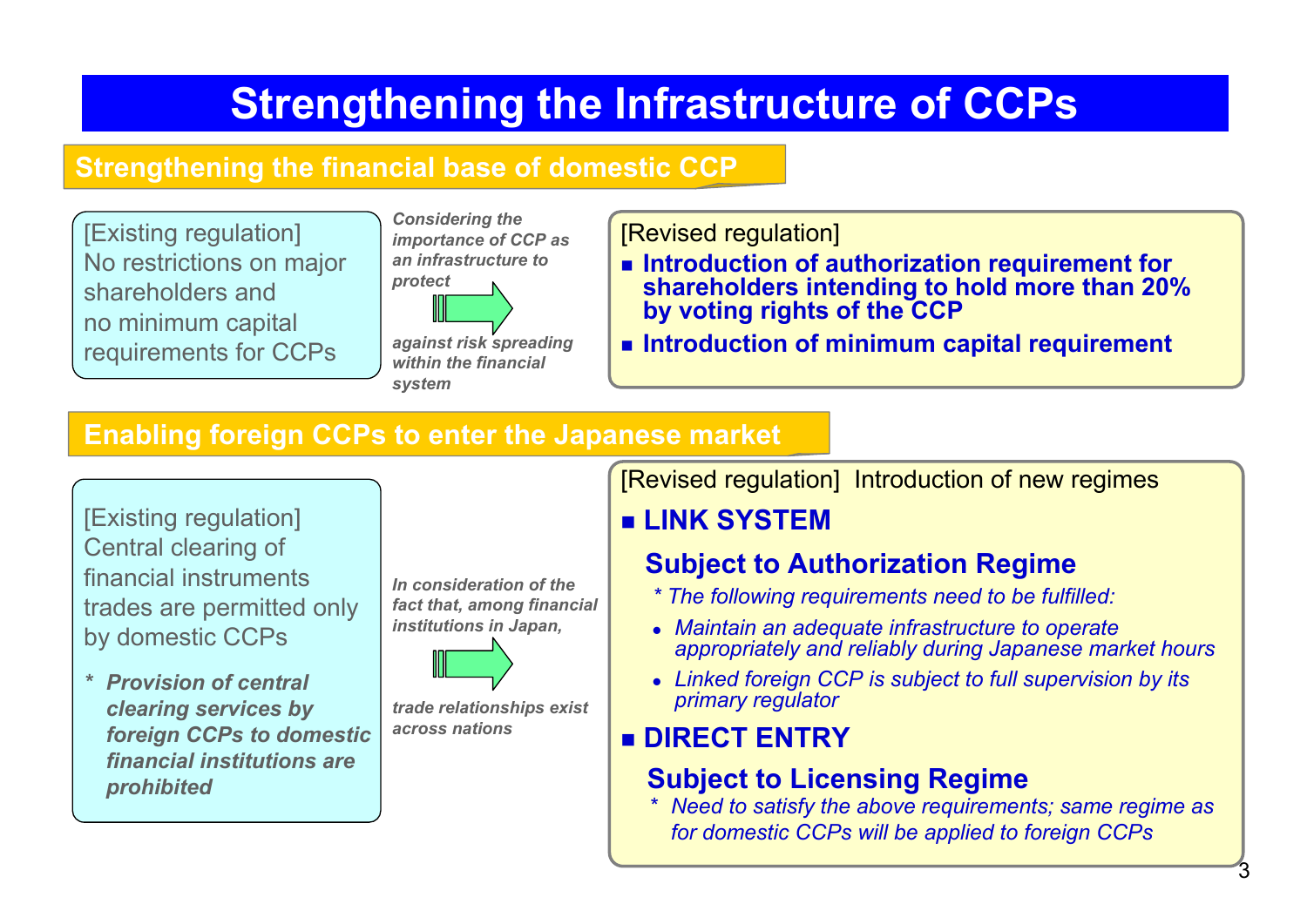### **Storing and Reporting OTC Derivatives Trade Information**



- I. For trades that are subject to mandatory CCP clearing, CCP stores the trade information and reports them to the regulator
- II. Designation of trade repositories (TR) by public notice Designated Domestic TR: Designated upon an application by the TR Designated Foreign TR: Designated if an international cooperative supervisory framework is established and is compliant with the domestic reporting regime
- III.Financial institutions can report trade information through TRs or directly to the regulator
- IV.Domestic TRs are required to store and to submit trade information to the regulator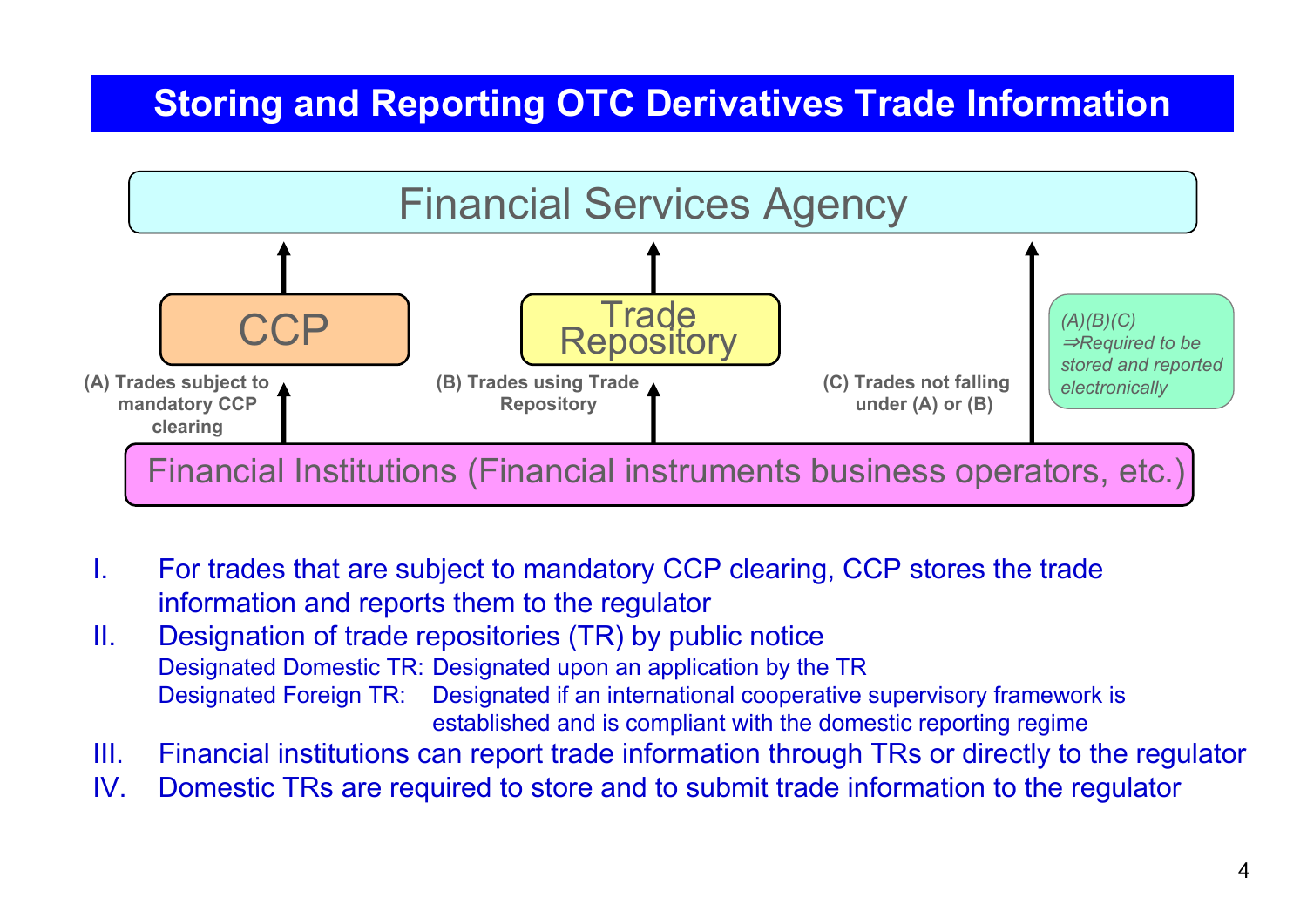### **Schedule for Implementation**

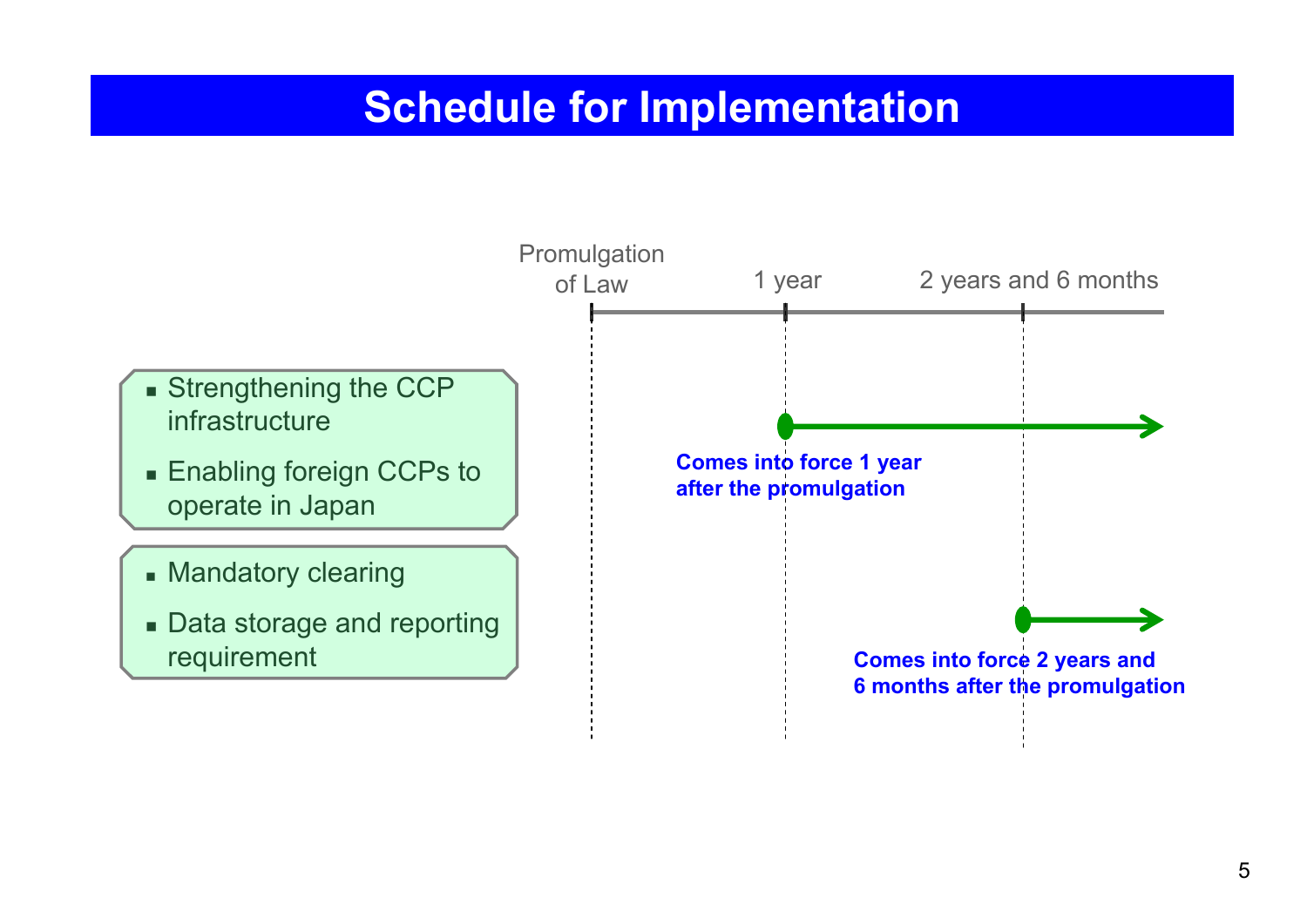### **Issues to be addressed (1)**

- OTC derivative products that are frequently traded internationally
- Avoiding regulatory arbitrage between jurisdictions and maintaining the stability of the financial system



A Participating in multilateral policy discussions

- $\triangleright$  G20 · FSB
- ➢ IOSCO Task Force on OTC Derivatives Regulation: international standards setting
- ➢ CPSS・IOSCO: *Principles for financial market infrastructures*
- ➢ Others (on matters regarding CCP access, CCP links and non-CCP cleared contracts)
- B Promoting cooperation between authorities
	- $\triangleright$  Seeking consistencies with Dodd Frank Act (established on 21 July, 2010), EMIR (proposal published on 15 September, 2010) and MiFID (proposal was published on 8 December, 2010), etc.
	- ➢International supervisory cooperation on foreign TRs